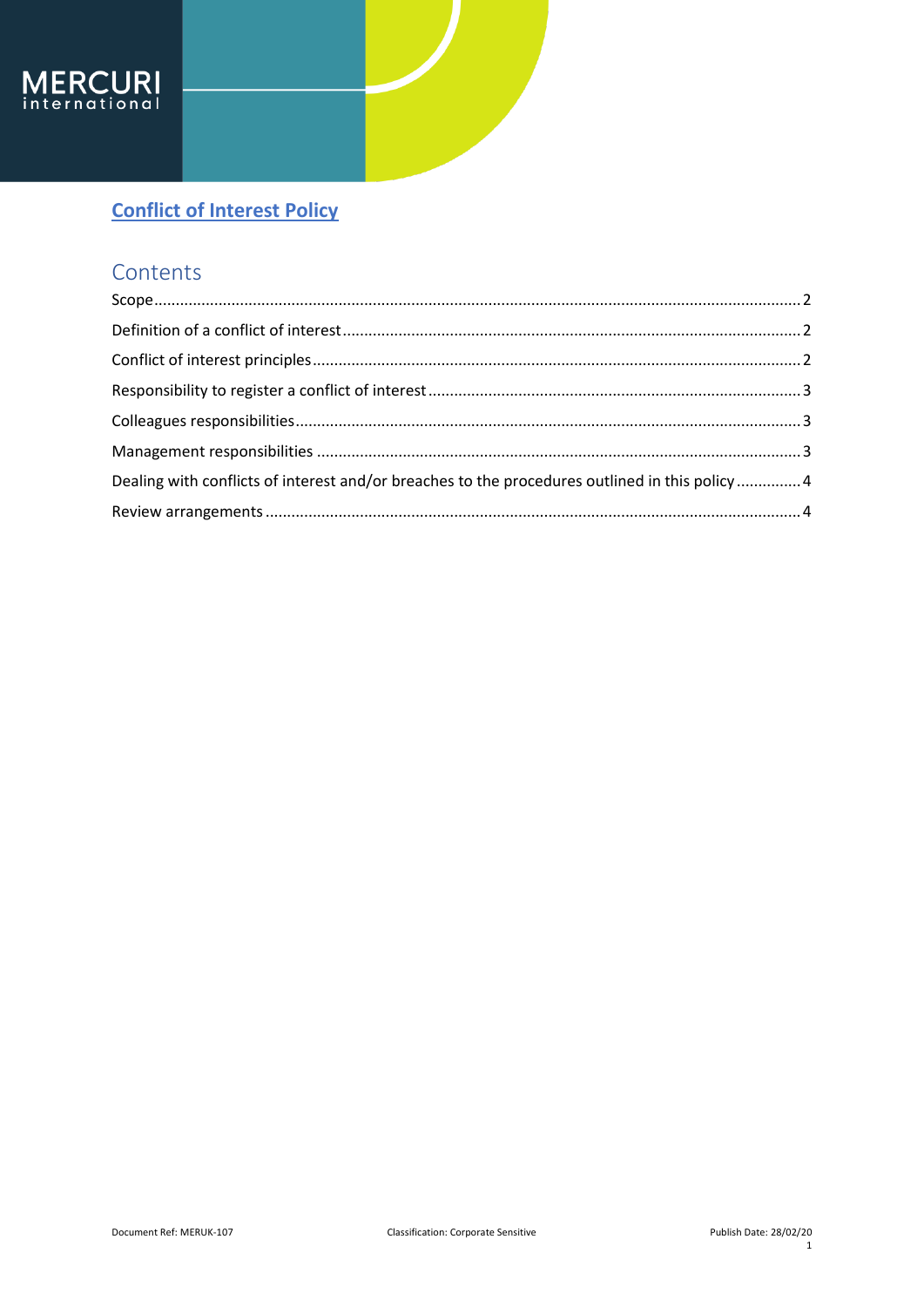

#### <span id="page-1-0"></span>Scope

This document outlines both our broad approach to identifying and monitoring all potential/new/actual conflicts of interest that may affect us both now and in the foreseeable future. This policy aims to negate any conflicts of interest associated with the activities undertaken by MERCURI INTERNATIONAL (UK) LTD or the activities undertaken on MERCURI INTERNATIONAL (UK) LTD's behalf.

It applies to MERCURI INTERNATIONAL (UK) LTD employees and service level staff, which include, but are not limited to:

- Managers
- Assessors
- Internal Verifiers
- Tutors
- Support Staff
- Recruitment
- Administration

### <span id="page-1-1"></span>Definition of a conflict of interest

A conflict of interest is a situation in which a person or organisation is involved in multiple interests, financial interest, or otherwise, one of which could possibly influence the motivation of the individual or organisation.

For the purposes of this policy we have adopted the definition used by the Regulatory Body in relation to conflicts of interest. A conflict of interest exists in relation to MERCURI INTERNATIONAL (UK) LTD where:

- Our interests in any activity undertaken by us or on our behalf has the potential to lead us to act contrary to our interests in the sale, development and delivery of apprenticeship and training programmes;
- A person, including agents, who is connected to the sale, development and delivery of apprenticeship and training programmes at MERCURI INTERNATIONAL (UK) LTD has interests in any other activity which have the potential to lead that person to act contrary to his or her interests and impact on our compliance with the requirements of (but not limited to) the Education and Skills Funding Agency and Ofsted;
- An informed and reasonable observer would conclude that either of these situations was the case.

### <span id="page-1-2"></span>Conflict of interest principles

In implementing our approach to identifying and managing potential/new/actual conflicts of interest, Employees are required to abide by the following principles: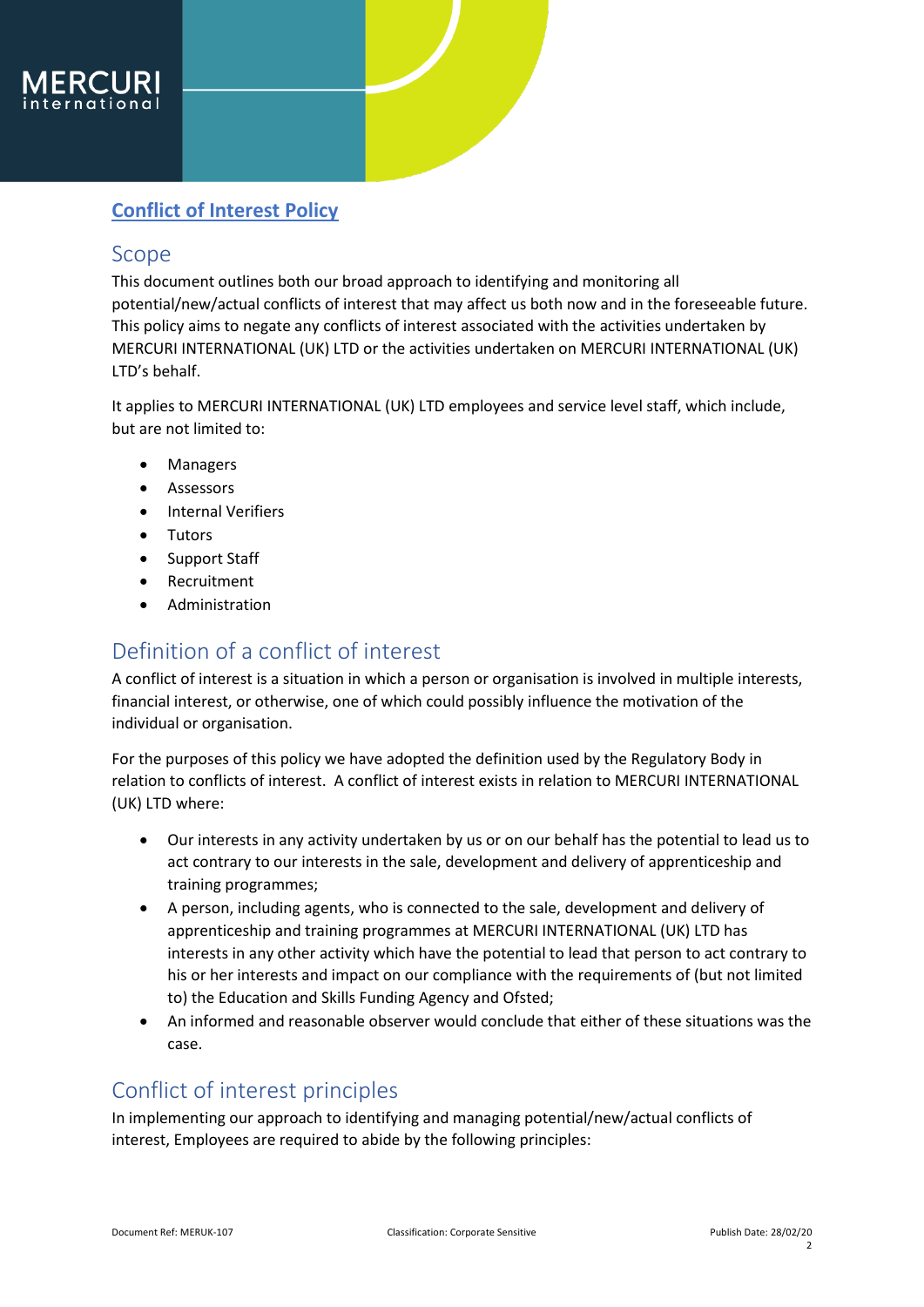

- must be proactive in the identification and management of conflicts of interest that may affect our effectiveness, level of regulatory compliance and/or reputation,
- must be open about the nature of any potential/new/actual conflicts of interest because managing conflicts of interest is about preventing issues from occurring or recurring that may impact on our operational effectiveness and/or regulatory compliance, and
- must strive to identify and deal with conflicts of interest at the earliest opportunity.
- Identifying a conflict of interest

Examples of conflict of interest that could compromise the integrity of our service offer are:

- Business or commercial interests that may affect a person's professional judgment
- Personal relationships with family or friends that could affect or influence a decision
- Gifts or hospitality that could influence a decision
- Mutually beneficial arrangements that could compromise an individual's ability to make a professional judgment
- Where favourable arrangements have been negotiated, e.g. supplying information in preparation of a sale

#### <span id="page-2-0"></span>Responsibility to register a conflict of interest

Responsibility to register a conflict of interest applies to all individuals involved in the sale, development and/or delivery of apprenticeships and training programmes where there is either a real or potential conflict of interest, this should be made known immediately to the Apprenticeship Manager via email containing as much detail as possible, but as a minimum:

- Nature of the conflict of interest
- Individuals involved, including names, job roles and locations
- Date and time of the alleged offence (approximate if not known)
- Outline description of the type of conflict of interest and why you feel this to be the case

If you are unsure of whether a conflict of interest exists please contact the Apprenticeship Manager in the first instance.

### <span id="page-2-1"></span>Colleagues responsibilities

- Avoid conflicts of interest wherever possible
- Reduce the impact of where a conflict of interest may exist
- Complete a conflict of interest disclosure form and forward to your line manager, retaining a copy for your records
- Update your line manager if there is a change in circumstances

#### <span id="page-2-2"></span>Management responsibilities

- Take steps to avoid conflict of interest wherever possible
- Maintain a record of real and potential conflicts of interest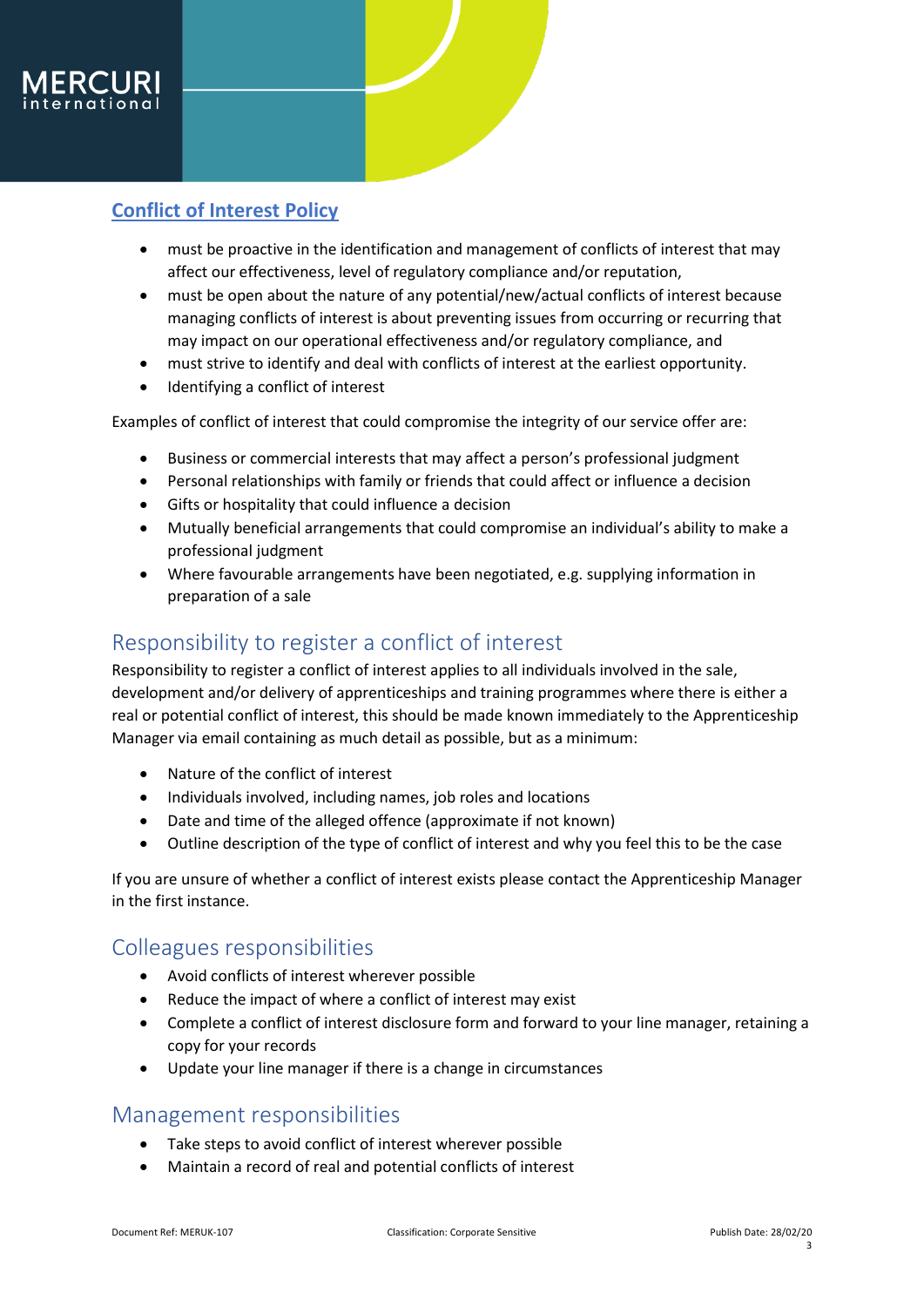

Inspect activities and assessments where a conflict of interest cannot be avoided

# <span id="page-3-0"></span>Dealing with conflicts of interest and/or breaches to the procedures outlined in this policy

Should there be a breach of this policy and/or unforeseen conflicts of interest emerge, employees must inform MERCURI INTERNATIONAL (UK) LTD at the earliest opportunity and we will carry out an investigation immediately, along with a review of the associated procedures.

### <span id="page-3-1"></span>Review arrangements

We will review this document annually as part of our self-evaluation arrangements. However, a review will be commissioned earlier should an issue arise in relation to an actual or potential conflict of interest and/or in response to customer, learner or regulatory feedback.